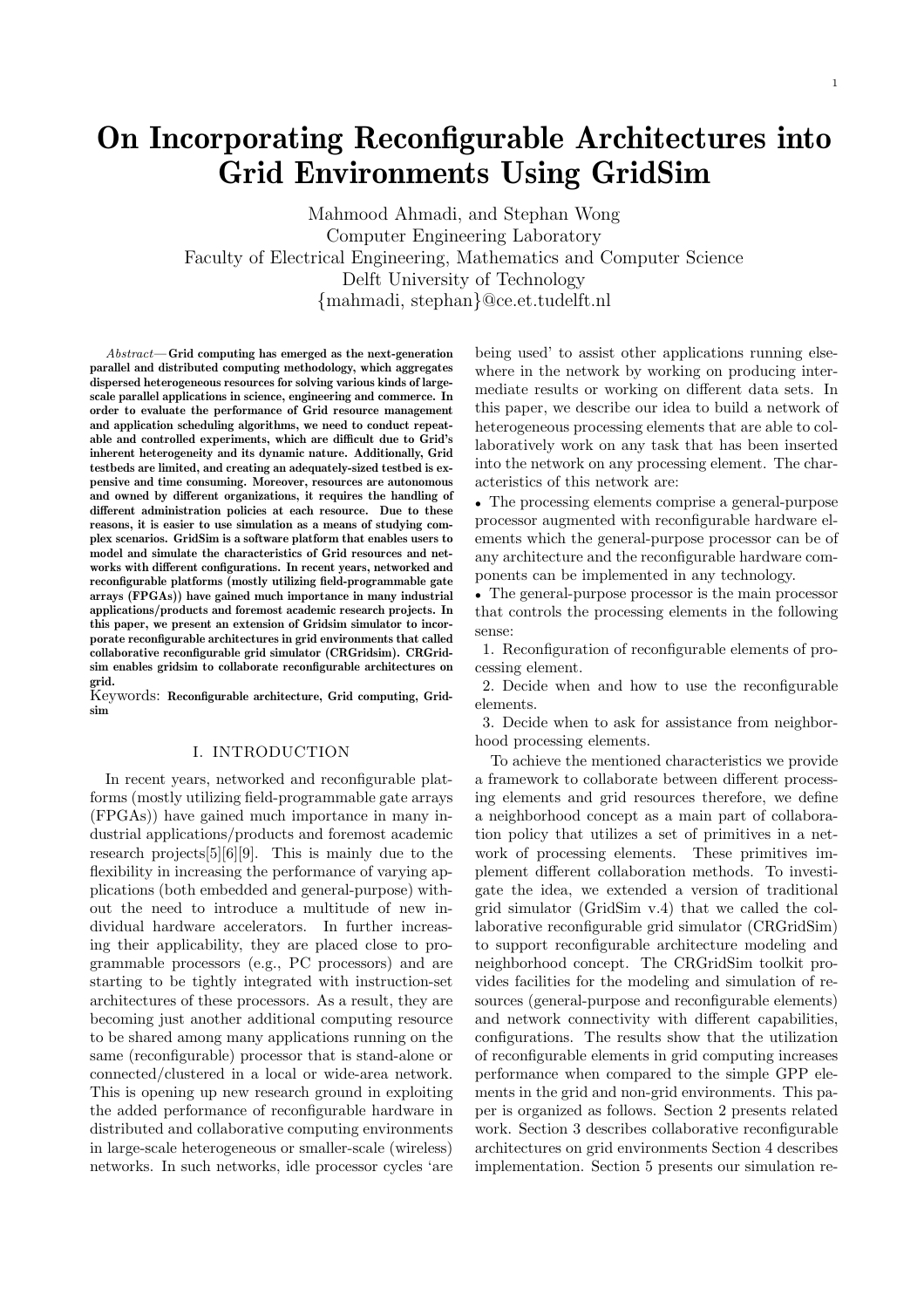sults. Section 6, we draw the overall conclusions.

## II. RELATED WORK

In this section, we take a brief look at the previous work regarding the high performance reconfigurable architecture. In [6], the design and implementation of a metacomputer designed to simplify the development of applications for clusters containing reconfigurable hardware are presented. The Distributed Reconfigurable Metacomputing (DRMC) has been defined as " the use of powerful computing resources transparently available to the user via a networked environment". DRMC provides as environment in which computations can be constructed in a high-level manner and executed on clusters containing reconfigurable hardware. In DRMC applications are executed on clusters using the Condensed graphs model of computation that allows the parallelism inherent in applications to be executed by representing them as set of graphs. In [4], a limited flooding approach for mobile ad hoc networks was proposed that utilized neighbors information to limited broadcast redundancies. It reduced control overhead of ad hoc routing protocols and introduced some benefits including efficient flooding, density and mobility adaptation. In [8] a set of rules and guidelines for the implementation of Distributed Processing Network (DPN) as the basis for a dynamic reconfigurable architecture is introduced that targeted at improving the performance of microprocessor based systems in computationally intensive application domains. DPN presents the general architecture for solving the problem using reconfigurable computing. It does not include any result to show the reasonability of the proposed solution. Our approach, utilizes an extended version of Gridsim toolkit that called CRGridsim to simulate and model collaborative reconfigurable architecture behavior on grid environment.

## III. Collaborative Reconfigurable Architectures on Grid Environment

In this section, we present the concept of collaborative reconfigurable architectures, their properties and CRGridsim tools.

### A. Collaborative Reconfigurable Architectures

General-purpose processors allow us to run the same program over a range of implementations of the same architectural family in a compatible manner. Furthermore, they allow various programs to run on the same system and the same program to run over multiple processing families. One of the major continuous concerns of general-purpose processors is performance. Reconfigurable hardware coexisting with a core processor has been considered a good candidate to address such a concern  $[5][6][8][9][10]$ . Using this technique, applications may be accelerated by delegating some of their most commonly used functionality to an FPGA co-processor configured with a suitable hardware implementation. Not all applications are amenable to acceleration with reconfigurable hardware; the part of the application to be accelerated must typically exhibit a high degree of intrinsic parallelism and data locality in order to make the conversion to hardware worthwhile[6]. In grid computing, a large pool of heterogeneous computing resources is geographically dispersed over a large network, e.g, the Internet, but collaborating in solving a single large, and mostly complex scientific problem. Given the performance increases through grid computing and reconfigurable architectures, a combination of both approaches known as Collaborative Reconfigurable Grid Computing (CRGC). The general platform of CRGC is depicted in Figure  $1(A)$ .

In CRGC, mostly locally and possibly wirelessly networked (low power/low-performance) processing elements offload part of their computational workload to higher-performance computing resources. In both types of computing, various software codes targeting different processing architectures are stored either in centralized or decentralized manner and must be distributed to the computing resources when needed. In traditional grid computing, the grid system is responsible for sending a job to a given machine to be executed. In CRGC, we introduce a different general job submission way in grid system (job submission policies are performed in these ways: scheduling, reservation, and scavenging [1]) that is called neighborhood scheduling. In this scheduling mechanism, each grid element requests assistance from neighborhood processing elements. In the neighborhood concept, the tasks can be inserted into the grid (network) through the grid elements. The neighborhood concept is implemented in different levels as follows: simple level and hierarchical level. At the simple level, the neighbor processing elements are a direct neighbor to a requesting grid element. The direct neighbor is defined as a grid element that is physically located next to the current requesting grid element.

# B. Collaborative Reconfigurable Architectures and Gridsim

The GridSim toolkit provides a comprehensive facility for simulation of different classes of heterogeneous resources, users, applications, resource brokers, and schedulers. The features of the GridSim toolkit include the following:

• It allows modeling of heterogeneous types of resources.

• Resources can be modeled operating under space- or time -shared mode.

• Resource capability can be defined (in the form of MIPS as per SPEC benchmark).

- Resources can be located in any time zone.
- Weekends and holidays can be mapped depending on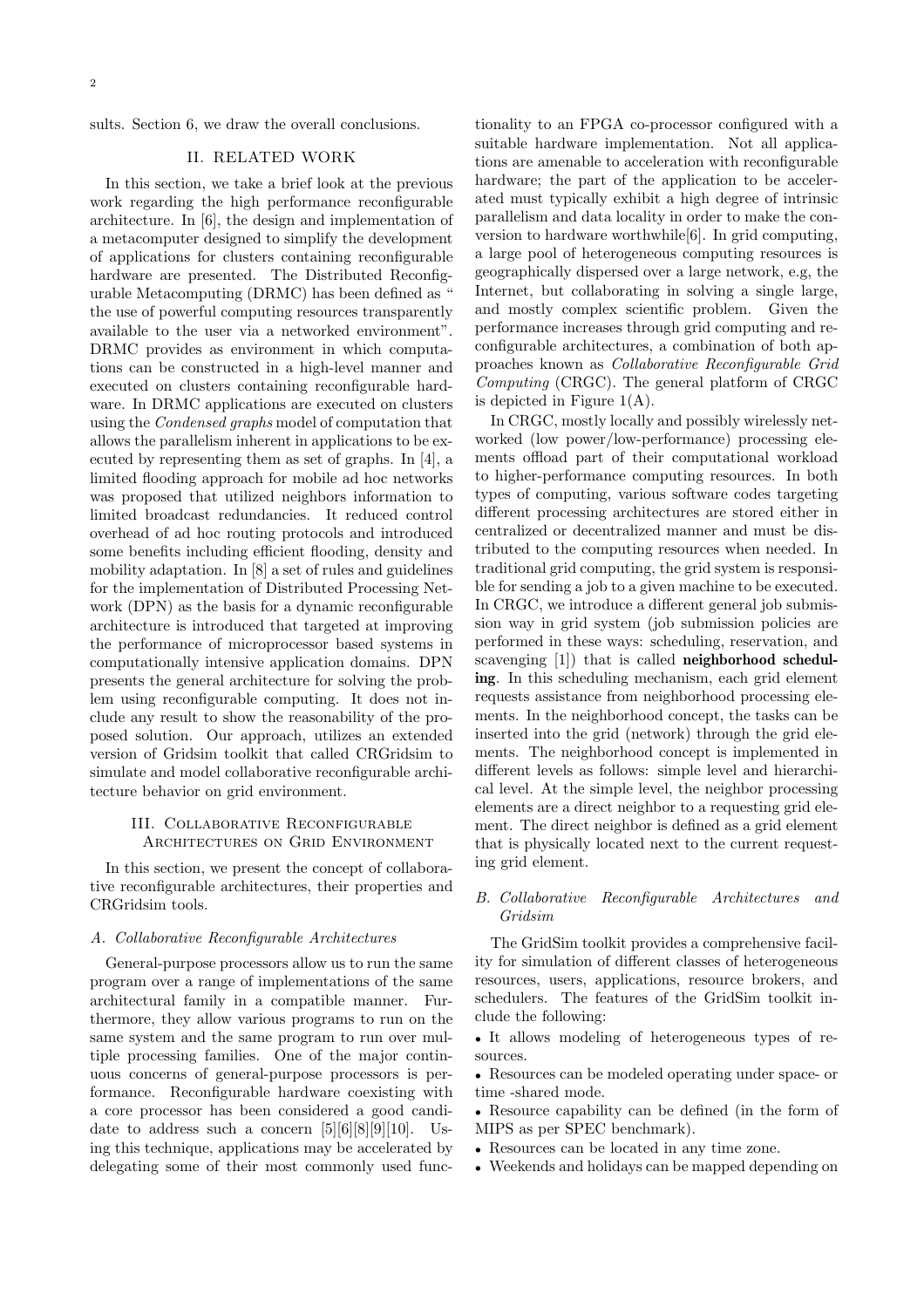

Fig. 1. (A) A collaborative reconfigurable architectures on grid environment with reconfigurable and general purpose elements. (B) A network with active primitives.

resources local time to model non-Grid (local) workload.

• Resources can be booked for advance reservation.

• Applications with different parallel application models can be simulated.

• There is no limit on the number of application jobs that can be submitted to a resource.

• Application tasks can be heterogeneous and they can be CPU or I/O intensive.

• Multiple user entities can submit tasks for execution simultaneously in the same resource, which may be time -shared or space-shared. This feature helps in building schedulers that can use different marketdriven economic models for selecting services competitively.

• Network speed between resources can be specified.

• It supports simulation of both static and dynamic schedulers.

• Statistics of all or selected operations can be recorded and they can be analyzed using GridSim statistics analysis methods

The network backbone can be seen as a collection of primitives that the communication between requesting grid element and neighbors grid element are configured using these primitives. Some important primitives are depicted in Figure 2.

Figure  $2(A)$  depicts a primitive with one requesting element and one collaborator grid element. Figure 2(B) depicts a primitive with one requesting grid element and n collaborating grid elements (resource). A primitive with two requesting grid elements and one collaborating grid element is depicted in Figure 2(C). It should be noted that the second and third primitives can be demonstrated using the first primitive therefore the first primitive is called the prime primitive. In these primitives, each grid resource consists of a general-purpose processor, reconfigurable element, or both. The neighborhood concept with active primitives in the network is depicted in Figure 1 (B). Based

on Figure 1 (B), we can observe that each user and the related requesting grid element can find the correspondent neighbor grid element. For example, user 0 and resource 0 can operate based on primitive A or B, respectively. In the first scenario, resource 0 is assisted by resource 3 and in the second scenario, resource 0 is assisted by resource 0 and resource 4. We have a similar condition for user 1, in this case user 1 gets help from resource 1, resource 4, and resource 5.

### IV. Implementation

In this section, we present CRGC using an extended version of Gridsim (a traditional Java-based discrete-event grid simulator) that we called CRGrid-Sim[2][3][7]. We extended reconfigurable architecture modeling and collaborative processing support using neighborhood concept in Gridsim. we investigate a case study including different primitives where these primitives construct a backbone of reconfigurable grid architecture. In these primitives, different processing elements collaborate together to solve a problem in a grid environment. Each processing element can be a general-purpose processor or a reconfigurable element. The processing elements can be defined (in the form of MIPS (Million Instructions Per Second) as per SPEC (Standard Performance Evaluation Corporation) benchmark). In CRGridsim, each application can be broken down to different subtasks called gridlets. Each application is packaged as gridlets whose contents include the task length in millions of instructions (MI). The task length is expressed in terms of the items of the time it takes to run on a standard GPP with MIPS rating of 100. Each reconfigurable element accelerates the submitted subtasks in comparison to a GPP that this acceleration rate is represented by speedup factor. For example, a speedup factor of 10 means that the execution time is 10 times faster than when only using a GPP for the same task. Analysis of the problem based on different parameters such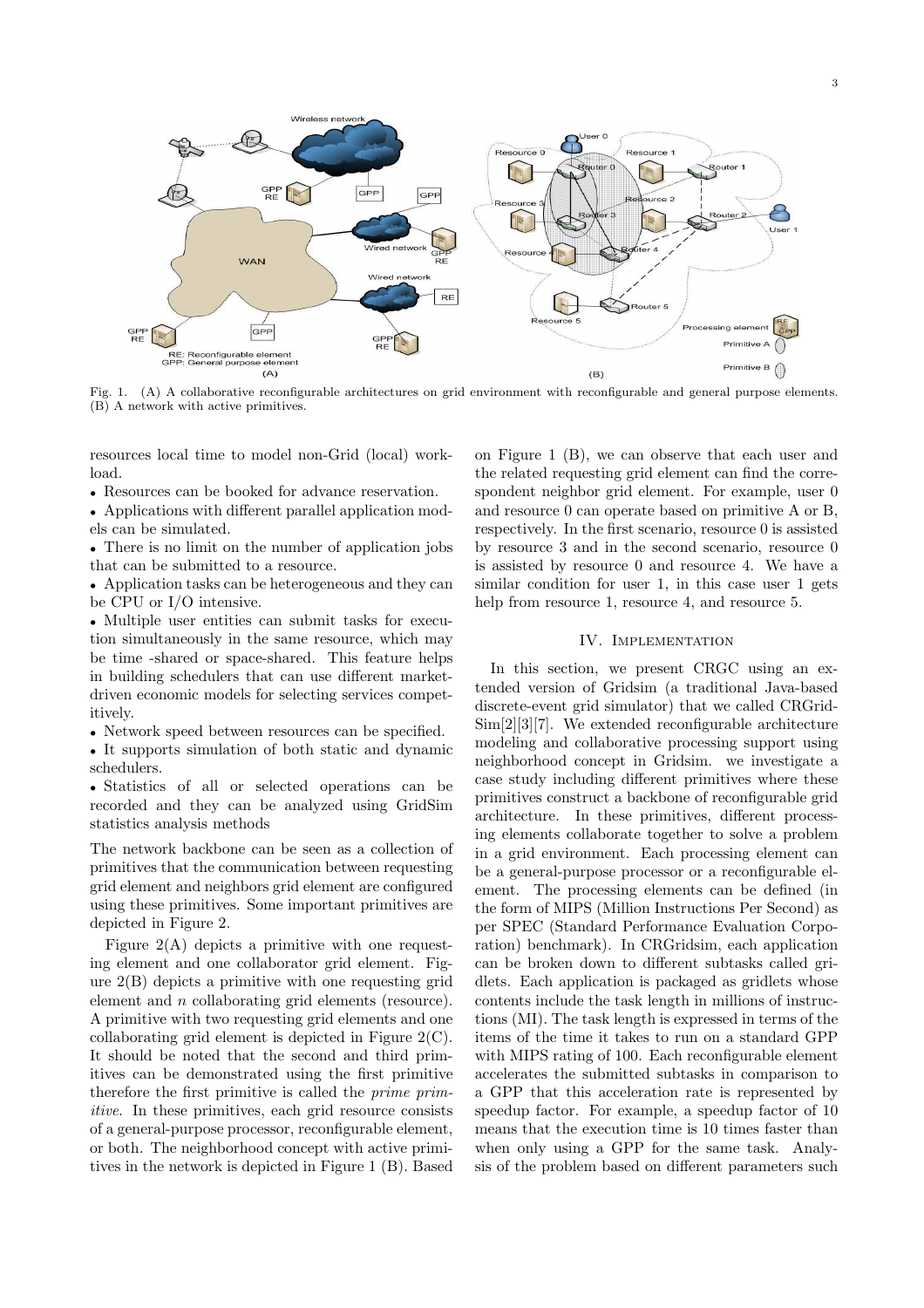

Fig. 2. Basic primitives that are utilized in neighborhood concept.

as: network bandwidth, reconfiguration method (e.g. partial or full), application model, background traffic, application size and hardware technology is complicated. Therefore, to observe the role of each parameter, we assume other parameters in same condition and analyze the related parameter. Hence, the following assumptions have been made:

• Reconfigurable elements do not support partial reconfiguration.

• There is not any background traffic on the network and reconfiguration codes for reconfigurable elements are stored in the target collaborator elements since online code generation is time consuming.

#### V. RESULTS

In this section, we present the simulation results using the CRGridSim simulator for the given primitives. These primitives were simulated with the following specifications: maximum packet size  $= 1500$  Byte/sec, user-router bandwidth  $= 10$  Mb/sec, router-router bandwidth = 100 Mb/sec, number of gridlets = 10, Number of users  $= 2$ , size of gridlets  $= 5000$  MI (Million Instructions), the size of all gridlets is the same, MIPS rating of  $GPP = 377$  MIPS, minimum speedup for reconfigurable elements=2, maximum speed up for reconfigurable elements  $=10$ , reconfiguration file size  $= 6$  Mb, reconfiguration speed  $= 2$  Mb/sec, reconfiguration time = reconfiguration file size/ reconfiguration speed = 3 sec. The gridlets execution sequence for primitives in Figures  $2(A)$  and  $2(B)$  is presented in Table I. (In these tables, S.F denotes speedup factor.)

In this table, the column 'configuration' consists of two sub-columns 'main' and 'collaborator'. The column main shows main resource that receives gridlets in related primitive and column 'collaborator' shows the number and type of resource that collaborates to main resource. For example, in Figure 2 (A) the main processing element is a GPP and a collaborator resource can be a GPP or reconfigurable elements with different speedup factors. In this table, first row represents a primitive with only one GPP that does not exploit any collaboration, therefore the submitted gridlets are processed sequentially by resource 0 (GPP). The other rows represent the effect of injection of new resource as collaborator. As an example in row 3, one RE with speedup factor 2 is utilized and collaborates

to process gridlets:  $1, 2, 4, 5, 7$  and  $8$ , since  $4$  gridlets are processed by main resource and 6 gridlets are processed by resource 1 (reconfigurable element) as collaborator. Based on the last row of the Table I, the gridlet 0 is processed by main resource and other 9 remaining gridlets at the same time are processed by resources 1, 2, and 3 that included reconfigurable elements. This fact is due to the speedup of reconfigurable elements in the mentioned resources. Since each gridlet is processed 10 times faster by these resources in comparison to when it is processed by main resource. This resource requests help to process other gridlets therefore, resources 1, 2, and 3 process other grislets. The resource collaboration sequence for third primitive in Figure 2 (C) is depicted in Table II.

The primitive in Figure 2(C), a shared resource (resource 2) collaborates with two other resources (resource 0 and 1) since resource 2 receives some gridlets from resource 0 and 1. In this primitive the main and collaborator resources can be GPP or RE. In Table II, the first row represents resource 0 that receives all of gridlets without any collaboration. The fourth row represents the case that the main resource is configured as an RE with a speedup factor 2 without any collaboration. The last row of the table represents the main and collaborator resources that are reconfigurable elements with speedup factor 10. In this case, the main resource requests help from resource 2 to process the submitted gridlets. Gridlets 0, 2, 3, 5, 6, and 8 are processed by main resource and gridlets 1, 4, and 7 are processed by collaborator resource 2. The shared collaborator resource 2 is simultaneously utilized by resource 0 and 1, therefore it receives 3 gridlets from resource 0 and 3 gridlets from resource 1. The resource collaboration sequence for user 1 is similar to user 0.

The average waiting and turnaround time for the primitives in the Figures  $2(A)$ ,  $2(B)$  and  $2(C)$  are presented in Figure 3 (A), respectively.

From Figure 3, we can observe that the growth of the number of reconfigurable elements and speedup factor decrease the average waiting time and turnaround time. In Figure 3 (A), when the number of reconfigurable elements is set to 3 and speedup factor is set to 10 the average waiting time and turnaround time decrease 6.5 and 4.32 times, respectively. In Figure 3, when the main processing elements and collabora-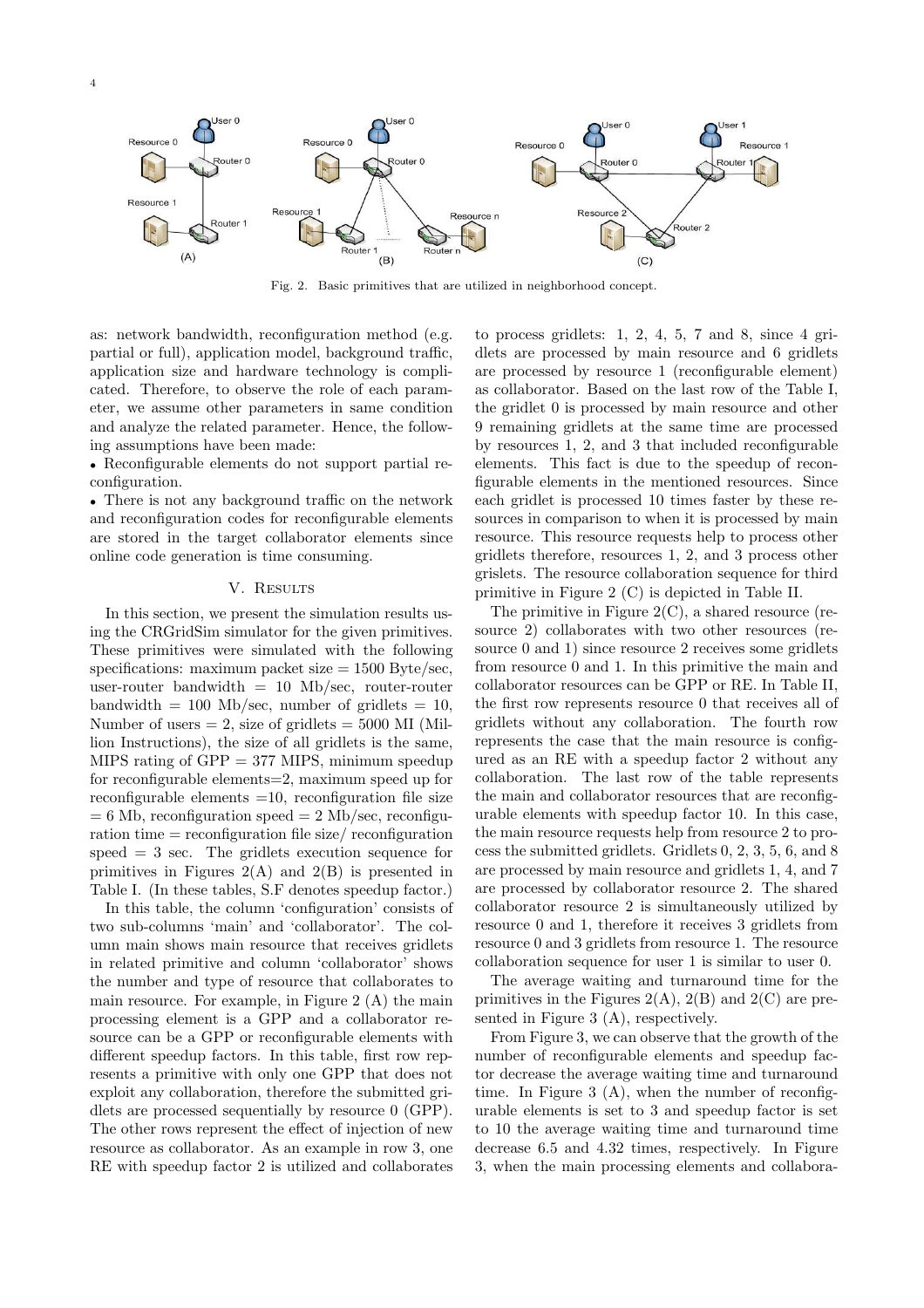

Fig. 3. (A) The average waiting and turnaround time for the primitives in the Figures 2(A) and 2(B). (B) The average waiting and turnaround time for the primitive in the Figures  $2(C)$ 

tor elements are reconfigurable elements and speedup factor are set to 10 the average waiting time and turnaround time decease 3.4 and 2.4 times, respectively. From Figure 3, we can observe that the primitive in Figure 2(C) decreases the average waiting time and turnaround time in comparison to the primitives in Figures  $2(A)$  and  $2(B)$ . This fact is due to the following points: the number of reconfigurable elements in the primitive in Figure  $2(C)$  is more than reconfigurable elements in the primitives in Figures 2(A) and 2(B), the reconfigurable elements in the primitives in Figures  $2(A)$  and  $2(B)$  are shared between two requesting reconfigurable elements.

# VI. Overall Conclusions

In this paper, we presented the concept of collaborative reconfigurable grid computing in which grid resources utilize reconfigurable elements in the grid. Subsequently, an approach called neighborhood policy to collaborate between processing elements was proposed. The neighborhood concept was implemented using an extended version of gridsim simulation software. The results show that CRGC increases performance in compared to traditional grid Systems. Therefore, it is beneficial to incorporate reconfigurable architectures in grid computing to perform certain compute-intensive tasks due to their inherent parallel architecture and speedup. In comparison to generalpurpose architectures the utilization of reconfigurable architectures increase performance but some issues should be investigated in more details such as: mapping of tasks on to reconfigurable elements, code generation methods, and capabilities of neighbors elements to execute the source applications.

#### **REFERENCES**

- [1] V. Berstis. "Fundamentals of Grid Computing". http://publib-b.boulder.ibm.com/Redbooks.nsf/, November 2002. IBM Redbooks paper.
- [2] R. Buya and M. M. Murshed. "GridSim: A Toolkit for

the Modeling and Simulation of Distributed Resource Management and Scheduling for Grid Computing". Concurrency and Computation: Practice and Experience, 14(13- 15):1175–1220, May 2002.

- [3] R. Buyya and M. Murshed. "GridSim: A Toolkit for the Modeling and Simulation of Distributed Resource Management and Scheduling for Grid Computing". http://www.citebase.org/abstract?id=oai:arXiv.org:cs/0203019, 2002.
- [4] T. C. Chiang, P. Y. Wu, and Y. M. Huang. "A limited flooding scheme for mobile ad hoc networks". In *Pro*ceedings of the IEEE International Conference on Wireless And Mobile Computing, Networking And Communications, pages 473–478, August 2005.
- [5] G.K. Kuzmanov, G. N. Gaydadjiev, and S. Vassiliadis. "The Molen Media Processor: Design and Evaluation". In Proceedings of the International Workshop on Application Specific Processors, WASP 2005, pages 26–33, September 2005.
- [6] John P. Morrison, Philip D. Healy, and Padraig J. O'Dowd. "Architecture and Implementation of a Distributed Reconfigurable Metacomputer". In Proceedings. Second International Symposium on Parallel and Distributed Computing, pages 153–158, October 2003.
- [7] Anthony Sulistio, Gokul Poduval, Rajkumar Buyya, and Chen-Khong Tham. "On Incorporating Differentiated Levels of Network Service into GridSim". Future Generation Computer Systems, 23(4):606–615, 2007.
- [8] F. M. Vallina, E. Oruklu, and J. Saniie. "Distributed Processing Network Architecture for Reconfigurable Computing". In Proceeding of the International IEEE Conference Electro Information Technology, volume 3, page 6, May 2005.
- [9] S. Vassiliadis, S. Wong, G. N. Gaydadjiev, K.L.M. Bertels, G.K. Kuzmanov, and E. Moscu Panainte. "The Molen Polymorphic Processor". IEEE Transactions on Computers, pages 1363–1375, November 2004.
- [10] S. Wong and M. Ahmadi. "Reconfigurable Architectures in Collaborative Grid Computing: An Approach". In Proc. 2nd Int. Conf. on Networks for Grid Applications (Grid-Nets 2008), October 2008.